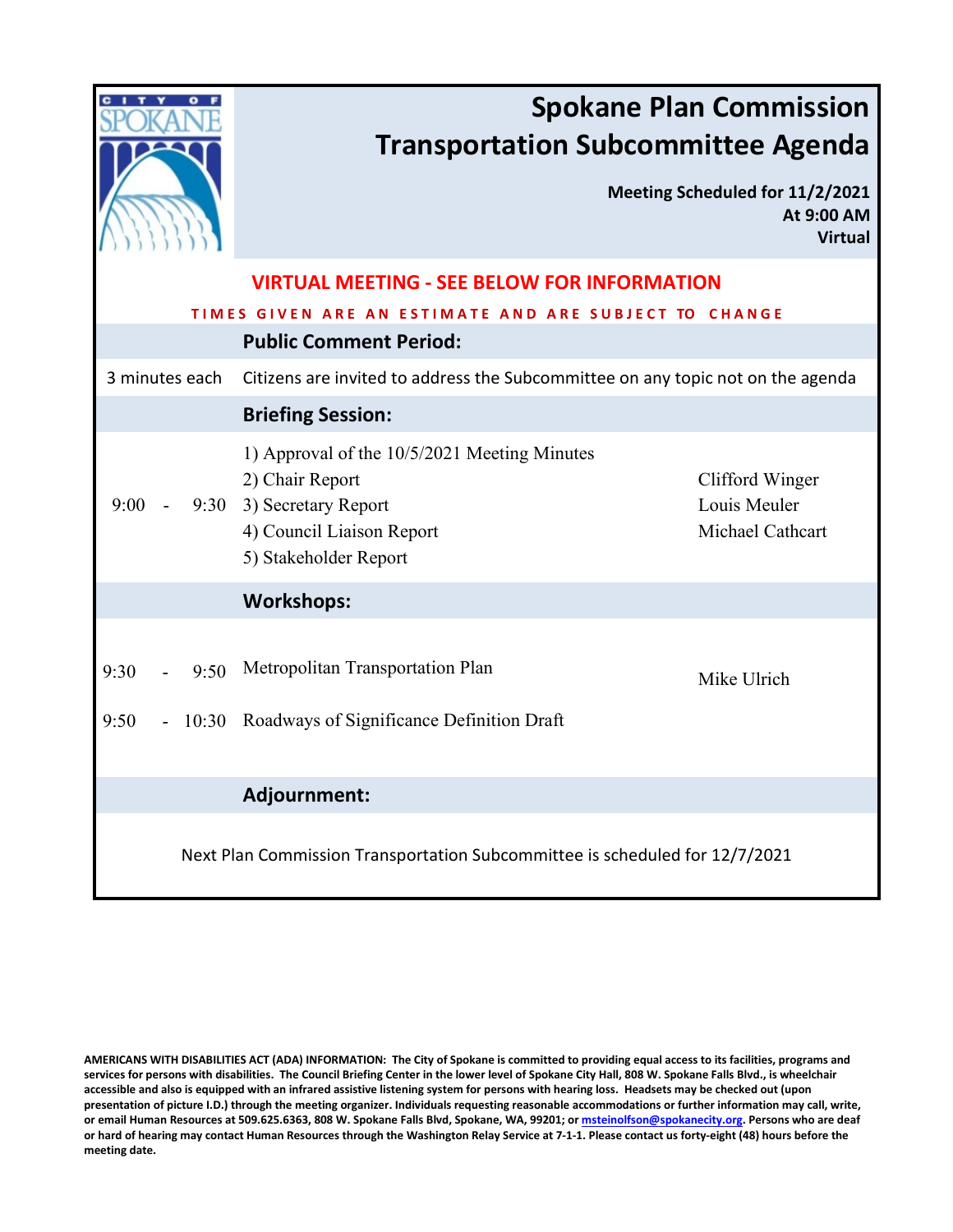AGENDA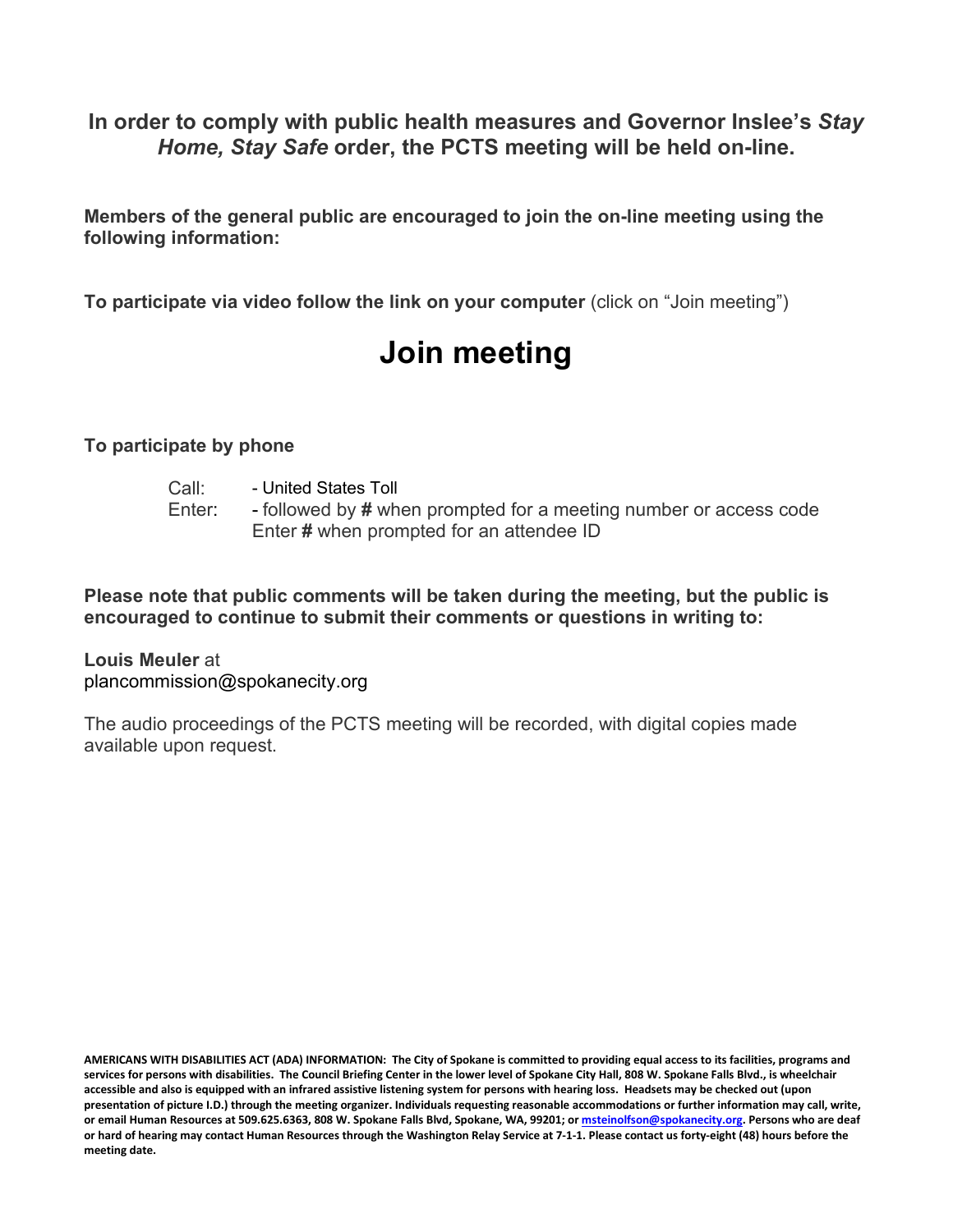AGENDA